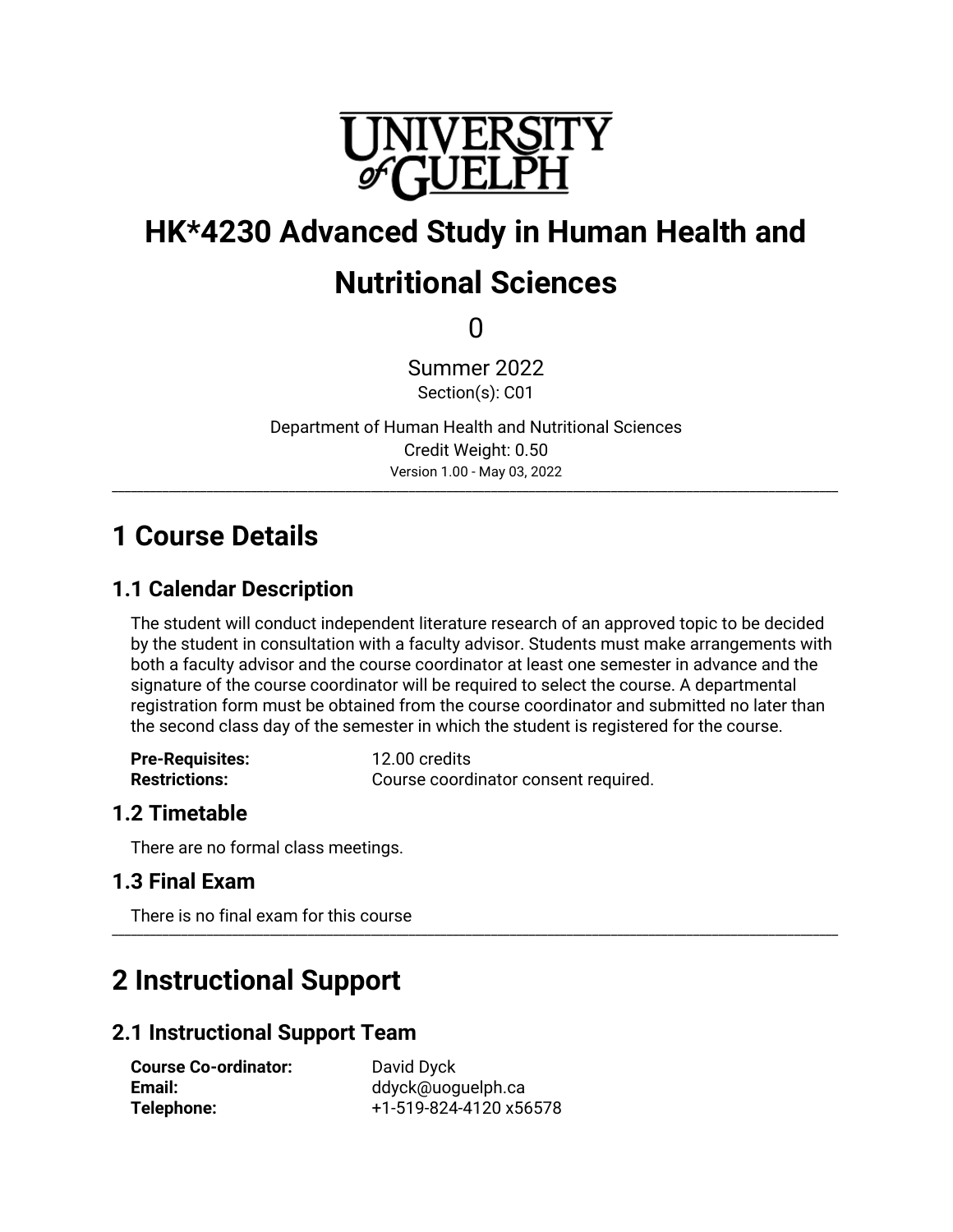| Office:<br><b>Office Hours:</b>                                                        | <b>ANNU 345</b><br>Please contact Dr. Dyck (ddyck@uoguelph.ca) or Dr. Mutch<br>(dmutch@uoguelph.ca) for any inquiries.                                                                |
|----------------------------------------------------------------------------------------|---------------------------------------------------------------------------------------------------------------------------------------------------------------------------------------|
| <b>Course Co-ordinator:</b><br>Email:<br>Telephone:<br>Office:<br><b>Office Hours:</b> | David Mutch<br>dmutch@uoguelph.ca<br>+1-519-824-4120 x53322<br><b>ANNU 348</b><br>Please contact Dr. Dyck (ddyck@uoguelph.ca) or Dr. Mutch<br>(dmutch@uoguelph.ca) for any inquiries. |

# **3 Learning Resources**

# **3.1 How to Register for a Literature Review Course**

- $\bm{\cdot}$  In order to register for the course, you first need to find a faculty advisor. This would be someone who's area of research interests you. Generally, this can be accomplished by looking at faculty profiles to see who's research interests you, or possibly based on who taught a course that really piqued your interest. Then, email that faculty to see if they will advise you. Your advisor must be a faculty member - see below.
- Once you have found an advisor, you and your advisor need to fill out/sign the course information form (this is different from the University course waiver form), and then bring this form along with the University course waiver form to the course coordinator.
- **NOTE, your faculty advisor only signs the course information form, and NOT the University course waiver form. It is a course coordinator that signs the University course waiver form.**
- Please note that EVERY student registered in a research project course within the College of Biological Science is required to complete a brief, online safety module. You will be contacted by someone within the College regarding how to sign up for this online module.

# **3.1 Form**

Department of Human Health and Nutritional Sciences

- HK\*4230 Advanced Study in Human Health and Nutritional Sciences
- HK\*4360 Research in Human Health and Nutritional Sciences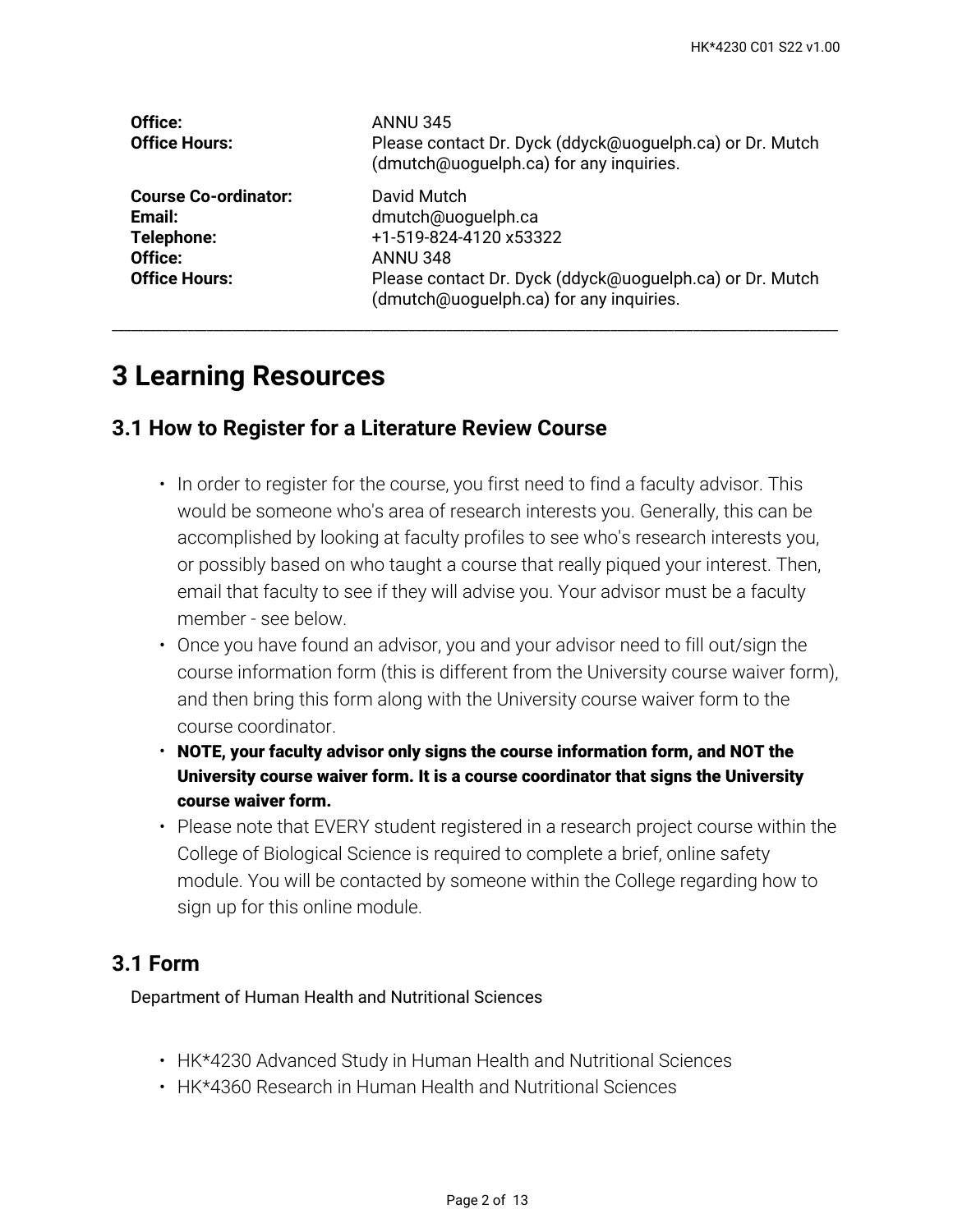- HK\*43712 Research in Human Health and Nutritional Sciences
- This form must be completed **prior** to requesting a course coordinator's signature on the course waiver form (*instructor consent is required for registration in any of the above listed courses*).
- Detailed course descriptions can be found on our departmental website at: https://www.uoguelph.ca/hhns/undergraduate/undergraduate-courses

#### TO BE COMPLETED BY STUDENT:

| $ID #: ____________$                                                                                                                                                                                                                                       |  |  |
|------------------------------------------------------------------------------------------------------------------------------------------------------------------------------------------------------------------------------------------------------------|--|--|
| U of G Email address: ________________                                                                                                                                                                                                                     |  |  |
| Current Semester: _______________                                                                                                                                                                                                                          |  |  |
| Do you have the required prerequisite of 12.00 credits?<br><b>No</b><br>Yes                                                                                                                                                                                |  |  |
| Semester and Year course will be taken: Spring Fall<br>Winter<br>20                                                                                                                                                                                        |  |  |
| Intended course: HK*4230 (Lit Rev) HK*4360 (Research Project) HK*43712 (Research<br>Project)                                                                                                                                                               |  |  |
| TO BE COMPLETED BY FACULTY ADVISOR:                                                                                                                                                                                                                        |  |  |
| Is the proposed lit review/project relevant to the general area of human health? Yes<br><b>No</b>                                                                                                                                                          |  |  |
| Indicate which of the following 5 areas most closely describes the project: Nutrition /<br>nutraceutical sciences / nutrigenomics, Physiology / metabolism / genetics, Exercise<br>Physiology / Performance, Biomechanical / neural / movement, Biomedical |  |  |
| For Research Projects Only:                                                                                                                                                                                                                                |  |  |
| Does this project involve actual hands-on experience in a lab, field or other research<br>environment?<br>Yes<br><b>No</b>                                                                                                                                 |  |  |
| Does this project involve only the analyses of data already collected? Yes<br>No                                                                                                                                                                           |  |  |
| Does the proposed project involve the use of animal or human subjects? Yes<br>No                                                                                                                                                                           |  |  |
| If yes, has the necessary ethical approval been, or will be obtained? Yes<br><b>No</b>                                                                                                                                                                     |  |  |
| If ethical approval is not yet in place, is there a default plan for the student's project should<br>the required approval not be obtained in time for planned experiments? Yes<br>No                                                                      |  |  |

Name: \_\_\_\_\_\_\_\_\_\_\_\_\_\_\_\_\_\_\_\_\_\_\_\_\_\_\_\_\_\_\_\_\_ Dept.: \_\_\_\_\_\_\_\_\_\_\_\_\_\_\_\_\_\_\_\_\_\_\_\_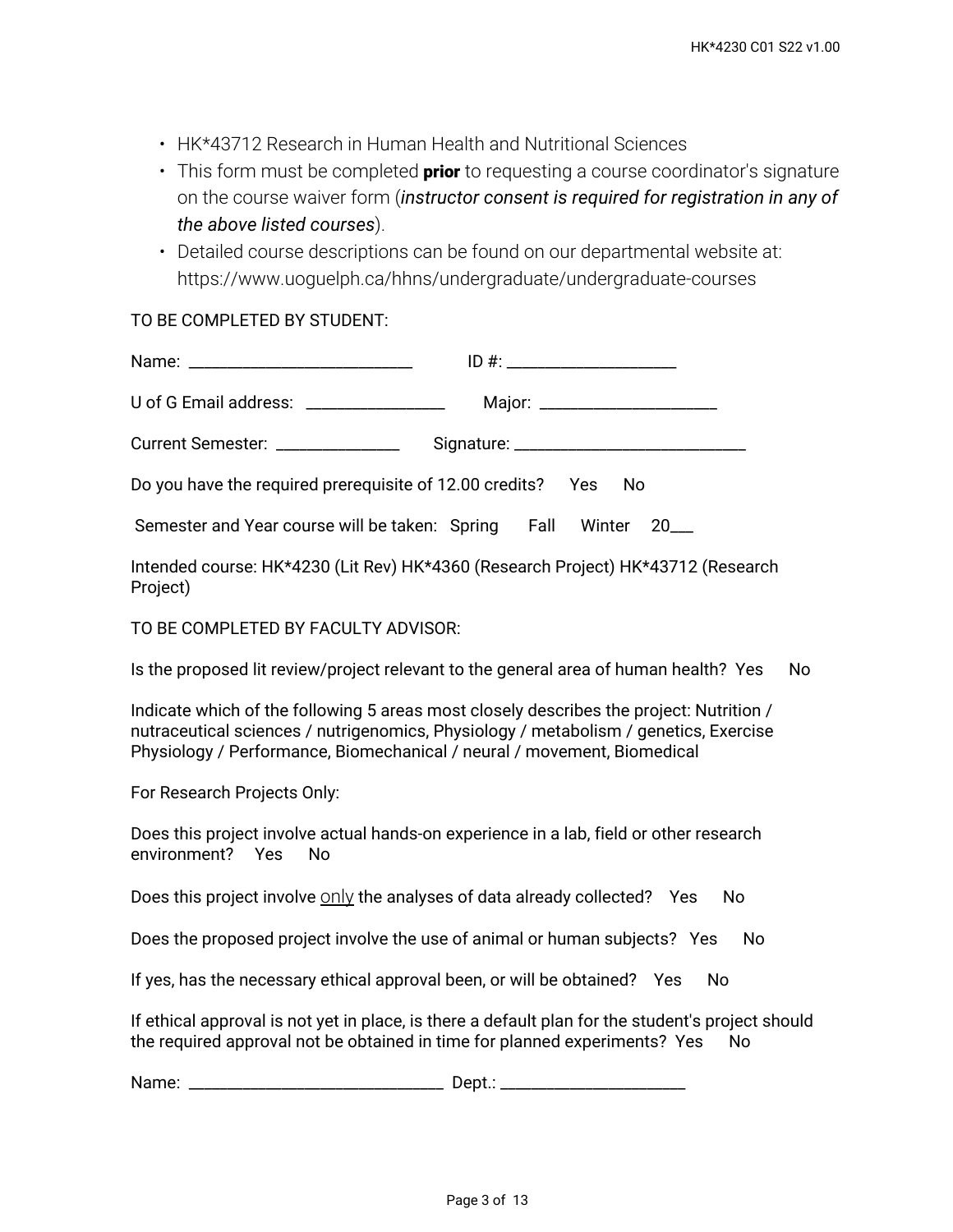Signature: \_\_\_\_\_\_\_\_\_\_\_\_\_\_\_\_\_\_\_\_\_\_\_\_\_\_\_\_\_\_

Please return this form to the course coordinator.

\*\*\*\* remember to also include a course waiver form, for signature \*\*\*\*

# **4 Learning Outcomes**

### **4.1 Course Learning Outcomes**

By the end of this course, you should be able to:

- 1. Develop critical thinking.
- 2. Develop integration of information.
- 3. Develop scientific writing skills.
- 4. Develop independent thought process.
- 5. Develop scientific oral presentation skills.

# **5 Teaching and Learning Activities**

Independent literature research and writing. Students should regularly consult with their faculty advisor to ensure adequate progress.

\_\_\_\_\_\_\_\_\_\_\_\_\_\_\_\_\_\_\_\_\_\_\_\_\_\_\_\_\_\_\_\_\_\_\_\_\_\_\_\_\_\_\_\_\_\_\_\_\_\_\_\_\_\_\_\_\_\_\_\_\_\_\_\_\_\_\_\_\_\_\_\_\_\_\_\_\_\_\_\_\_\_\_\_\_\_\_\_\_\_\_\_\_\_\_\_\_\_\_\_\_\_\_\_\_\_\_\_\_\_\_\_\_\_\_

\_\_\_\_\_\_\_\_\_\_\_\_\_\_\_\_\_\_\_\_\_\_\_\_\_\_\_\_\_\_\_\_\_\_\_\_\_\_\_\_\_\_\_\_\_\_\_\_\_\_\_\_\_\_\_\_\_\_\_\_\_\_\_\_\_\_\_\_\_\_\_\_\_\_\_\_\_\_\_\_\_\_\_\_\_\_\_\_\_\_\_\_\_\_\_\_\_\_\_\_\_\_\_\_\_\_\_\_\_\_\_\_\_\_\_

**NOTE: For all components, extensions, while not normally granted, must be done so through the course coordinators - NOT your advisor.**

### **5.1 Important Dates**

- Lit review outline is due by Monday June 13, 2022 by midnight. Please email the Lit review outline to your advisor AND the course coordinators. Late penalty: 5% per day
- Presentations will be recorded as PowerPoint with audio and submitted via Dropbox before Wednesday August 3, 2022 by midnight. Late penalty: 5% per day
- Paper is due by Friday August 5, 2022 by midnight. Please email your Paper to your advisor AND the course coordinators. Late penalty: 5% per day
- Self-reflection is due by Monday August 8, 2022 by midnight. Please submit via Dropbox. Late penalty: 5% per day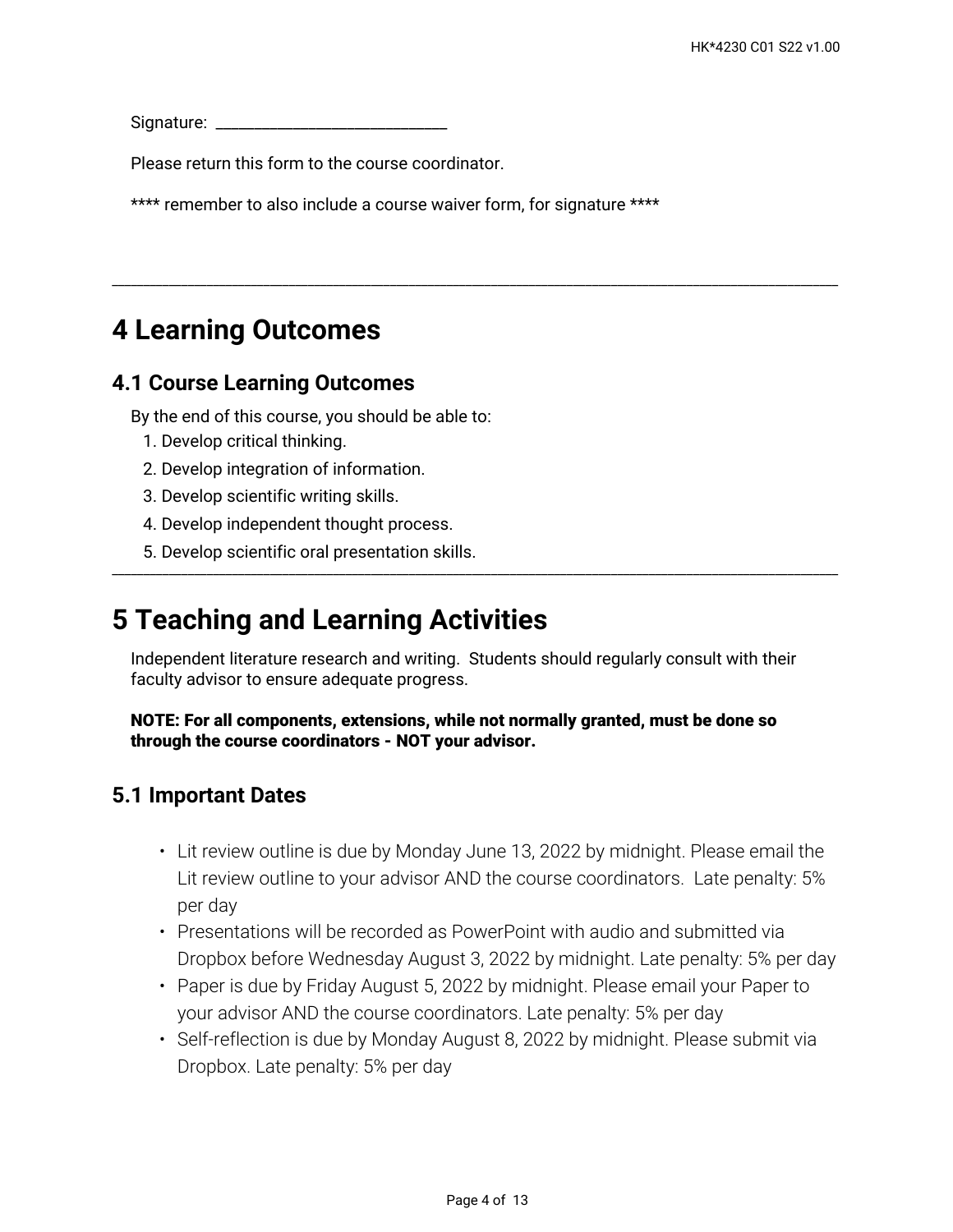# **5.2 You, Your Advisor and the Research Project**

- 1. Begin by identifying a GENERAL area of research for your topic. Clicking on faculty research links on the department web site is a good way to begin, or by reading recent publications of a potential advisor to determine your level of interest in that subject. Be open minded about your topic and advisor. Also, the advisor must be a University of Guelph faculty … but not necessarily from the Department of Human Health & Nutritional Sciences. Clearly, the topic should be something relevant to human health, nutrition, or metabolism. Graduate students, research technicians, postdoctoral fellows, etc., CANNOT act as advisors.
- Start early !!!!!! Most faculty will only accept a few students at any given time, so 2. "spots" are limited. Some ways of approaching faculty are more successful than others. Contact can be made either by phone, email, or in person. Provide as much information about yourself as you can: your program; general background including courses, previous research or laboratory experience; motivation/reason for doing research, etc.

# **5.3 Seminars**

- The seminar at the end of the semester is a presentation of the results of your work. Presentations should be no more than 10 min in length (and absolutely no more than 11 min in length).
- PowerPoint, with recorded voice, should be used. Please submit via Dropbox on Courselink.

# **5.4 Hints**

### The Presentations

- Use several simple graphics (graphs and charts) rather than one complicated one, especially if you plan to discuss a subject at length. If the analysis of the graphics by a viewer will require more than 20 sec, consider using a sequence of graphs to progressively disclose the information. The more changes that you use, the less chance of losing your audience.
- Don't leave a graphic on the screen after discussing it.
- Limit each graphic to one main idea.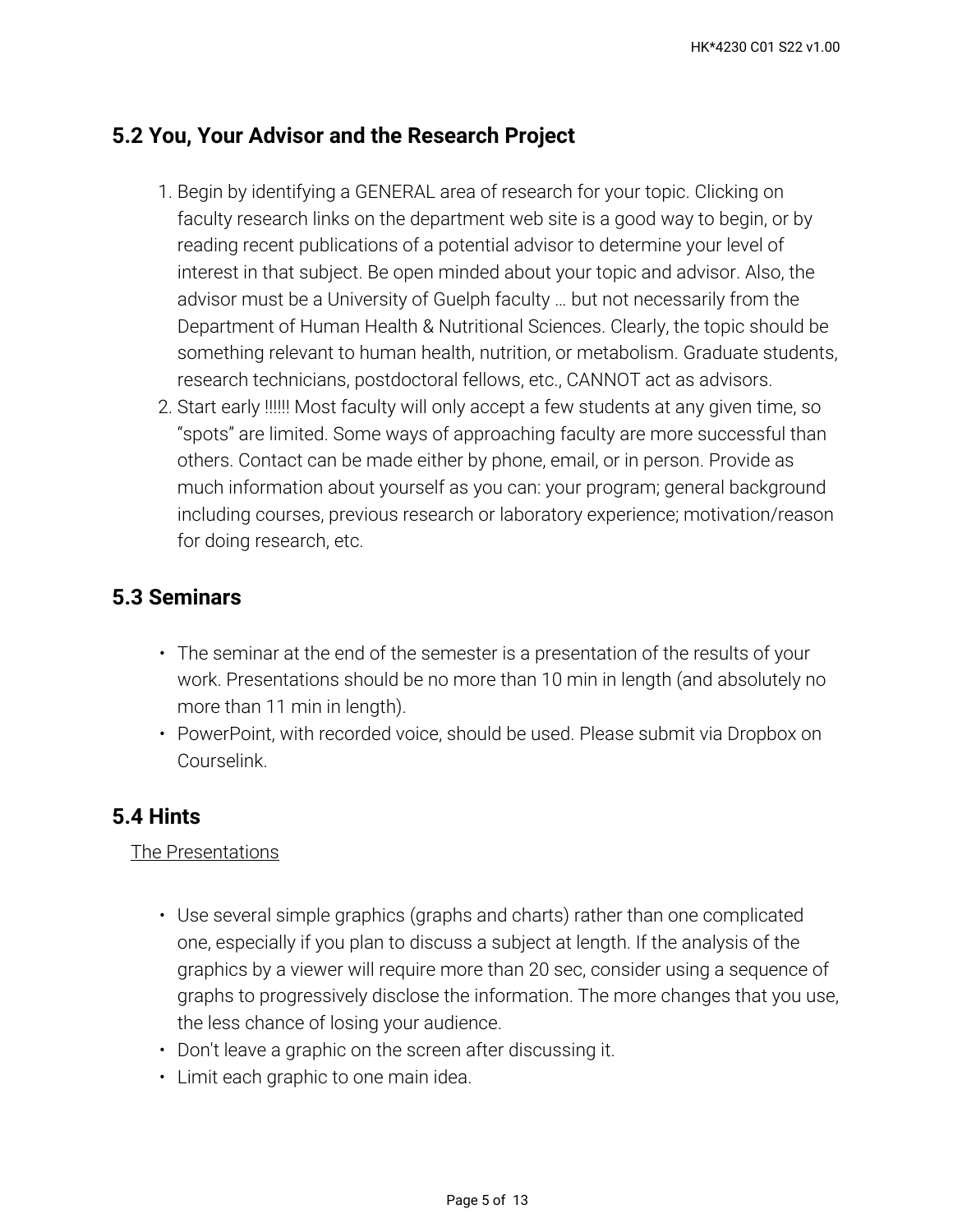- Use graphics or illustrations wherever possible.
- Don't go too fast! To analyse a graph requires more time than viewing a visual image. Add a few seconds to your own analysis time (since you are more familiar with it than your audience!).
- Don't made things too complicated or cluttered for your audience. Examples:
	- **When using line graphs, do not exceed 3 to 4 lines. Simplify scales.**
	- **When using bar graphs, do not exceed 7-8 bars. Avoid crowding.**
	- When presenting text, limit the text to 6-8 words per line and 6 lines per slide. DO NOT OVERDO THE AMOUNT OF TEXT IN YOUR PRESENTATIONS OR USE TOO SMALL A FONT.

The more familiar you are with the information and graphics, the better your presentation. Preview your material and run through it prior to presentation.

#### The Paper

- There is not a minimum or maximum number of references. The number will be determined by the topic of the research. Use primary literature - abstracts and reviews may be included in certain circumstances. Do not cite content from blogs, personal websites, course notes, etc.
- The paper format is usually organized by major topic heading and sub-titled sections. Any major/standard journal referencing style is acceptable and determined by you and your advisor along with expected number of references and paper length.
- Don't forget … your advisor will be grading your research paper! The guidelines above are just that … guidelines! Be clear on what your advisor expects!

#### Self Reflection

You are being asked to focus on one aspect/task of this project that impacted you, and to reflect on this experience using the DEAL Model (see *Introduction to Reflection* document on Courselink). Thus, you will be **describing** the experience, **evaluating** it under at least one dimension of learning (i.e. personal, academic, and civic engagement, and **articulating learning** from the experience and applying it to future experiences. Examples of an aspect/task of this project that you can focus on include:

• Working in a team / Teamwork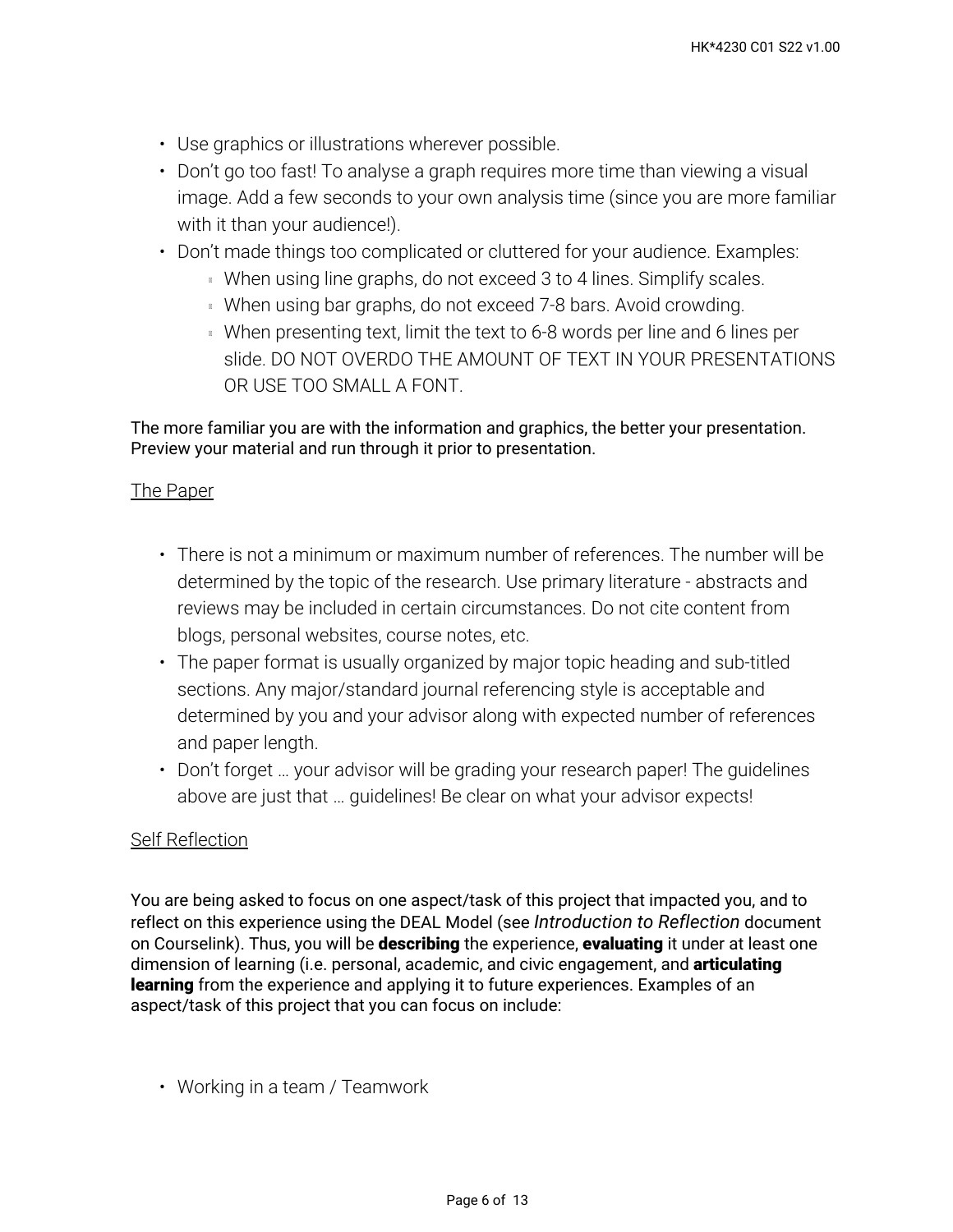- Leadership
- Career awareness
- Deeper understanding of course concepts
- Community interaction
- Personal development (e.g. adaptability, self-awareness, responsibility, etc. only pick 1 aspect of personal development to focus on)
- Skill development (e.g. time management, project management, organizational skills, presentation skills, writing skills, technical skills, etc. – only pick 1 aspect of personal development to focus on)

You are welcome to reflect on any challenges that this project presented to you and how you overcame those challenges (or did not). However, this is not meant to be used as a medium to vent about your team or other classmates, the course, the instructor, stakeholders, etc. We ask that you be respectful of others and uphold a high degree of professionalism in this reflection; not doing so will negatively impact your grade on this component.

### **Format:**

- 2-4 pages, double-spaced
- Please submit as a Microsoft Word (.docx) or PDF file

# **6 Assessments**

# **6.1 Marking Schemes & Distributions**

| Name                   | Scheme A (%) |
|------------------------|--------------|
| Outline                | 20           |
| Seminar                | 30           |
| <b>Final Paper</b>     | 40           |
| <b>Self Reflection</b> | 10           |
| Total                  | 100          |

\_\_\_\_\_\_\_\_\_\_\_\_\_\_\_\_\_\_\_\_\_\_\_\_\_\_\_\_\_\_\_\_\_\_\_\_\_\_\_\_\_\_\_\_\_\_\_\_\_\_\_\_\_\_\_\_\_\_\_\_\_\_\_\_\_\_\_\_\_\_\_\_\_\_\_\_\_\_\_\_\_\_\_\_\_\_\_\_\_\_\_\_\_\_\_\_\_\_\_\_\_\_\_\_\_\_\_\_\_\_\_\_\_\_\_

# **6.2 Assessment Details**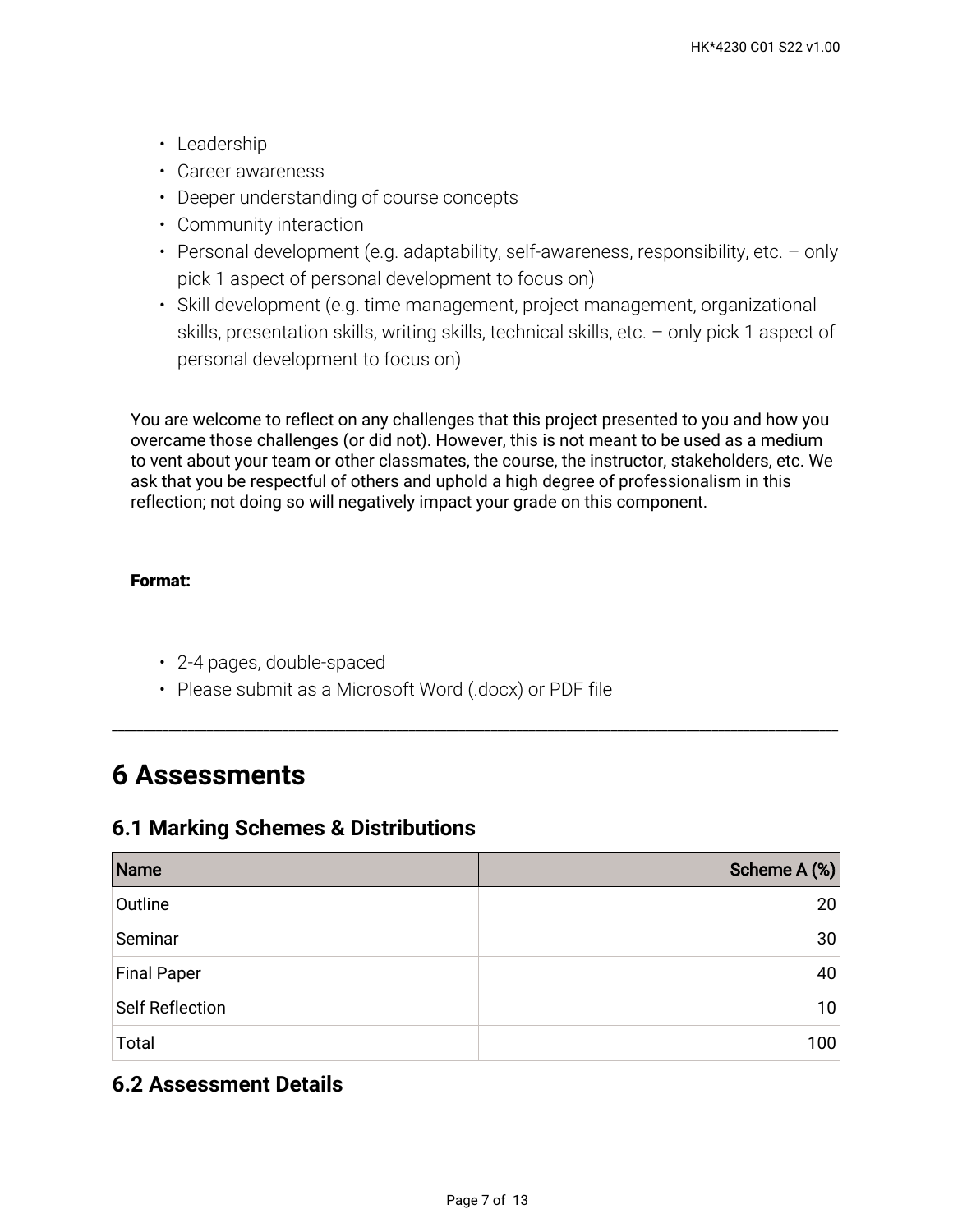#### **Outline (20%)**

**Date:** Mon, Jun 13

An outline of your literature review, including the question to be researched, specific areas within the broad research question to be highlighted and a list of 10 original research articles that will be used in the final paper. This will be graded by your advisor.

#### **Presentation (30%)**

**Date:** Wed, Aug 3

**Learning Outcome:** 1, 2, 4, 5

Presentations will be recorded and submitted via Dropbox (by midnight). Please use your last name as the file name. These will be graded by the course coordinators.

The Presentation Evaluation Form (the form and grading structure that is used to evaluate your presentation) is available on Courselink, under "Contents"

#### **Paper (40%)**

**Due:** Fri, Aug 5 **Learning Outcome:** 1, 2, 3, 4 Due by email to your advisor, cc'd to the course coordinators. This will be graded by your advisor.

#### **Self Reflection (10%)**

**Due:** Mon, Aug 8

**Learning Outcome:** 1, 2, 3, 4

Due by email to your advisor, cc'd to the course coordinators. This will be grade by either a TA or the course coordinators.

\_\_\_\_\_\_\_\_\_\_\_\_\_\_\_\_\_\_\_\_\_\_\_\_\_\_\_\_\_\_\_\_\_\_\_\_\_\_\_\_\_\_\_\_\_\_\_\_\_\_\_\_\_\_\_\_\_\_\_\_\_\_\_\_\_\_\_\_\_\_\_\_\_\_\_\_\_\_\_\_\_\_\_\_\_\_\_\_\_\_\_\_\_\_\_\_\_\_\_\_\_\_\_\_\_\_\_\_\_\_\_\_\_\_\_

# **7 Course Statements**

### **7.1 Grading**

The Proposal and Paper are graded by your faculty advisor.

The Seminar is graded by either the course coordinators or a faculty member from Human Health and Nutritional Sciences.

The Self Reflection is graded by either a TA or the course coordinators.

\*\*Note, extensions are generally not granted. Any requests for extensions must be sent to the Course Coordinator (not the advisor).

# **8 Department of Human Health and Nutritional Sciences Statements**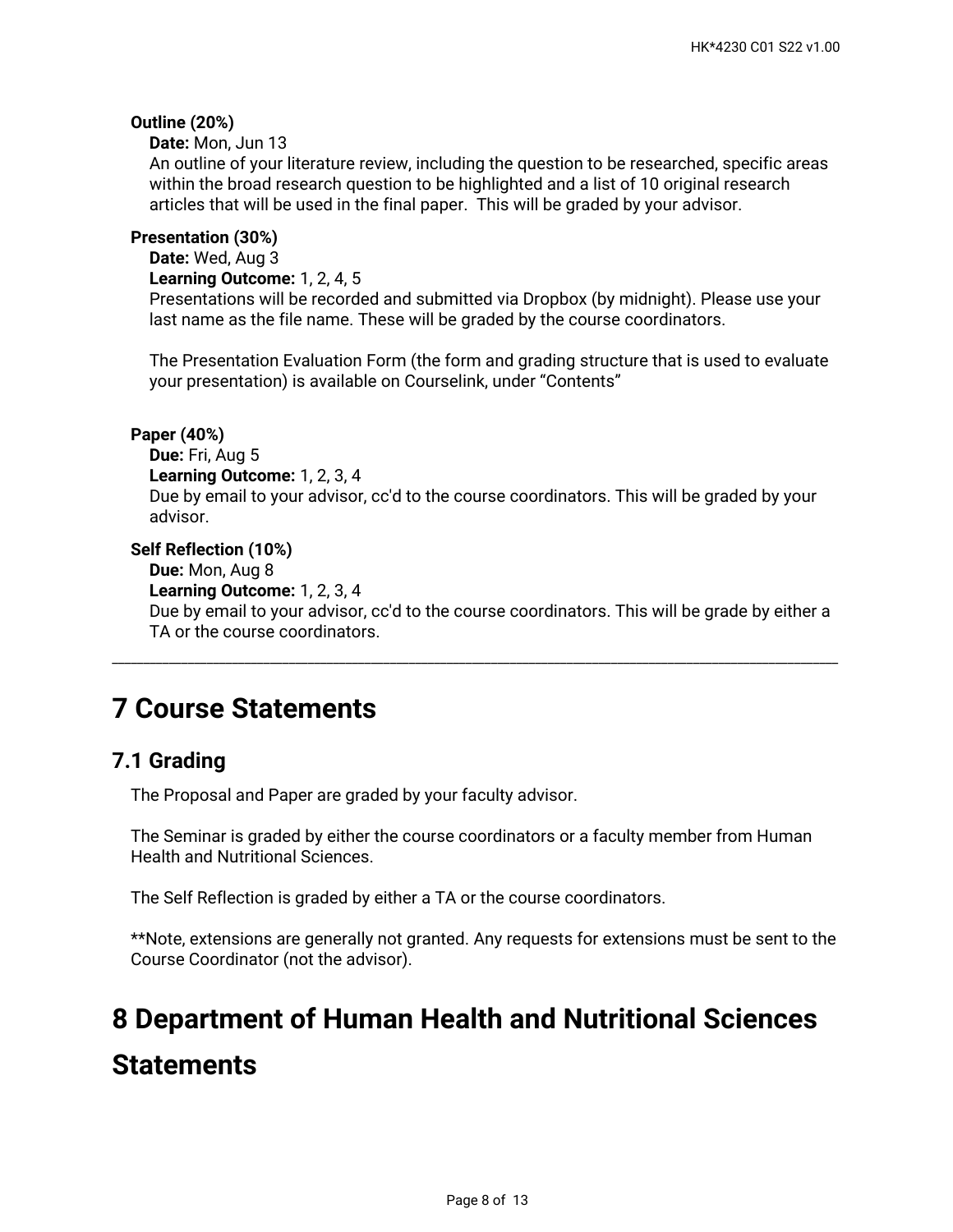# **8.1 Academic Advisors**

If you are concerned about any aspect of your academic program:

• Make an appointment with a program counsellor in your degree program. <u>B.Sc.</u> [Academic Advising](https://bsc.uoguelph.ca/) or [Program Counsellors](https://www.uoguelph.ca/uaic/programcounsellors)

### **8.2 Academic Support**

If you are struggling to succeed academically:

- Learning Commons: There are numerous academic resources offered by the Learning Commons including, Supported Learning Groups for a variety of courses, workshops related to time management, taking multiple choice exams, and general study skills. You can also set up individualized appointments with a learning specialist. http://www.learningcommons.uoguelph.ca/
- Science Commons: Located in the library, the Science Commons provides support for physics, mathematic/statistics, and chemistry. Details on their hours of operations can be found at: http://www.lib.uoguelph.ca/getassistance/studying/chemistry-physics-help and http://www.lib.uoguelph.ca/getassistance/studying/math-stats-help

# **8.3 Wellness**

If you are struggling with personal or health issues:

- Counselling services offers individualized appointments to help students work through personal struggles that may be impacting their academic performance. https://www.uoguelph.ca/counselling/
- Student Health Services is located on campus and is available to provide medical attention. https://www.uoguelph.ca/studenthealthservices/clinic
- For support related to stress and anxiety, besides Health Services and Counselling Services, Kathy Somers runs training workshops and one-on-one sessions related to stress management and high performance situations. http://www.selfregulationskills.ca/

# **8.4 Personal information**

Personal information is collected under the authority of the University of Guelph Act (1964), and in accordance with Ontario's Freedom of Information and Protection of Privacy Act (FIPPA) http://www.e-laws.gov.on.ca/index.html. This information is used by University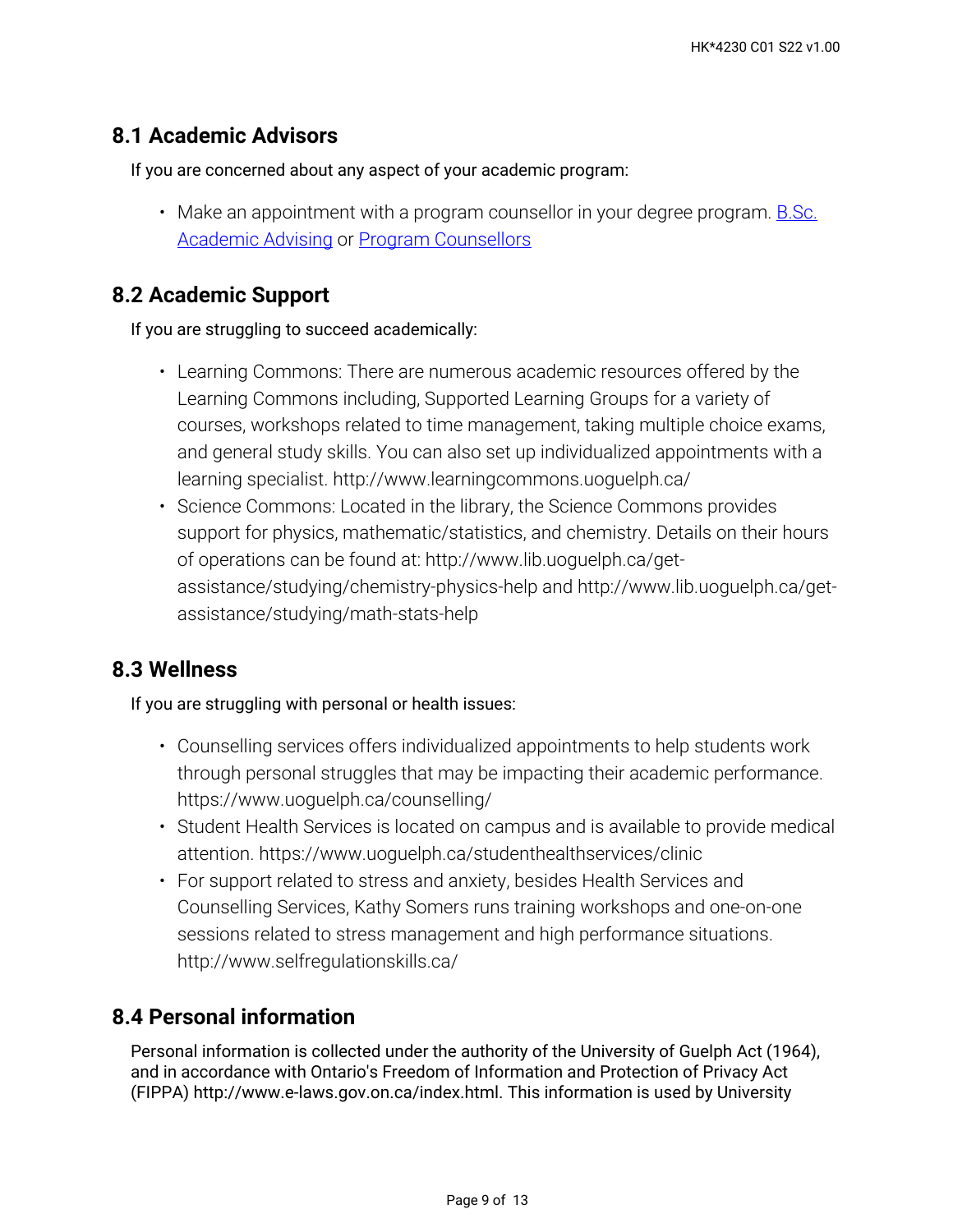officials in order to carry out their authorized academic and administrative responsibilities and also to establish a relationship for alumni and development purposes.

For more information regarding the Collection, Use and Disclosure of Personal Information policies please see the Undergraduate Calendar.

(https://www.uoguelph.ca/registrar/calendars/undergraduate/current/intro/index.shtml)

# **8.5 Course Offering Information Disclaimer**

Please note that course delivery format (face-to-face vs online) is subject to change up to the first-class day depending on requirements placed on the University and its employees by public health bodies, and local, provincial and federal governments. Any changes to course format prior to the first class will be posted on WebAdvisor/Student Planning as they become available.

# **9 University Statements**

# **9.1 Email Communication**

As per university regulations, all students are required to check their e-mail account regularly: e-mail is the official route of communication between the University and its students.

### **9.2 When You Cannot Meet a Course Requirement**

When you find yourself unable to meet an in-course requirement because of illness or compassionate reasons please advise the course instructor (or designated person, such as a teaching assistant) in writing, with your name, id#, and e-mail contact. The grounds for Academic Consideration are detailed in the Undergraduate and Graduate Calendars.

Undergraduate Calendar - Academic Consideration and Appeals https://www.uoguelph.ca/registrar/calendars/undergraduate/current/c08/c08-ac.shtml

Graduate Calendar - Grounds for Academic Consideration https://www.uoguelph.ca/registrar/calendars/graduate/current/genreg/index.shtml

Associate Diploma Calendar - Academic Consideration, Appeals and Petitions https://www.uoguelph.ca/registrar/calendars/diploma/current/index.shtml

# **9.3 Drop Date**

Students will have until the last day of classes to drop courses without academic penalty. The deadline to drop two-semester courses will be the last day of classes in the second semester. This applies to all students (undergraduate, graduate and diploma) except for Doctor of Veterinary Medicine and Associate Diploma in Veterinary Technology (conventional and alternative delivery) students. The regulations and procedures for course registration are available in their respective Academic Calendars.

Undergraduate Calendar - Dropping Courses https://www.uoguelph.ca/registrar/calendars/undergraduate/current/c08/c08-drop.shtml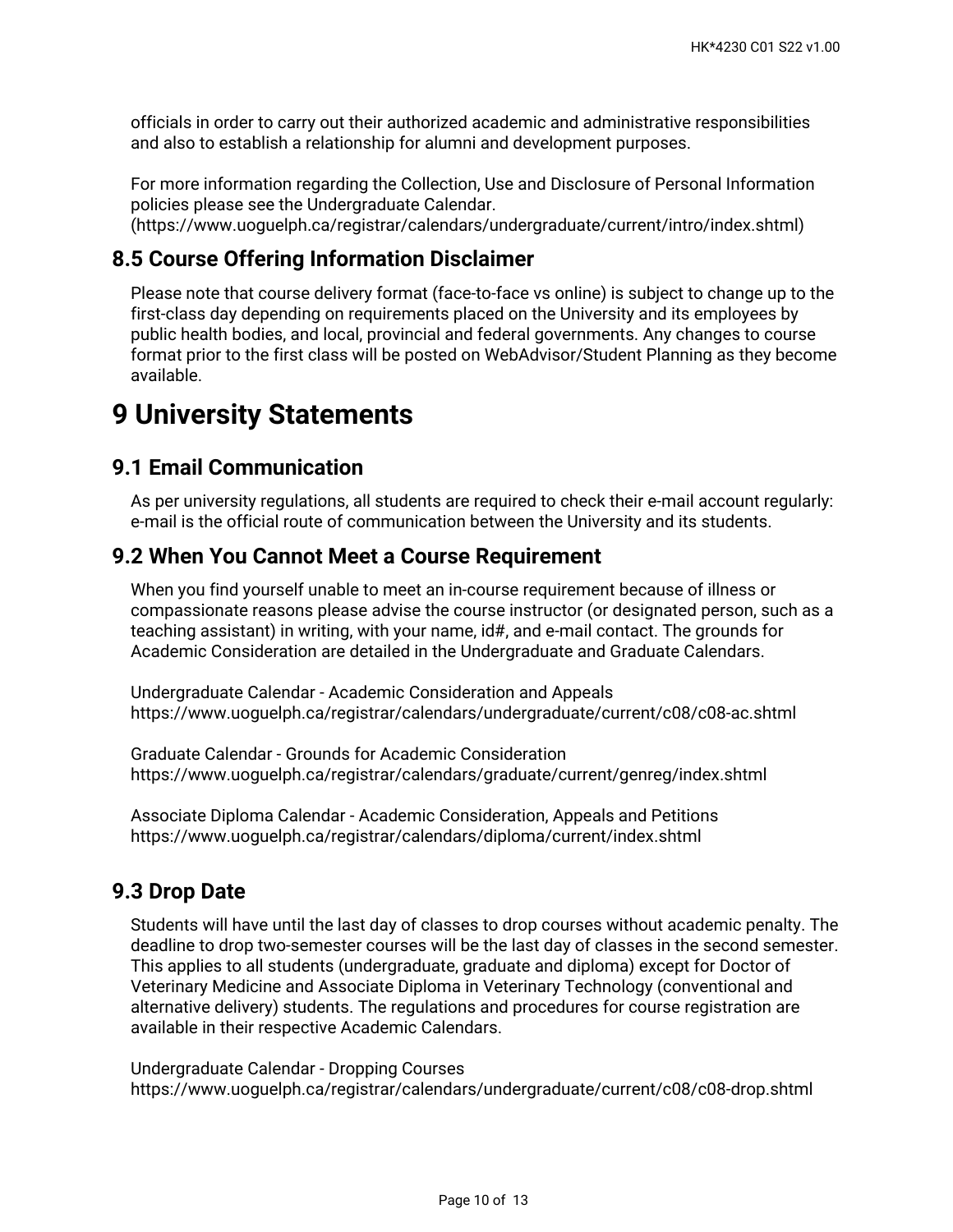Graduate Calendar - Registration Changes https://www.uoguelph.ca/registrar/calendars/graduate/current/genreg/genreg-regregchg.shtml

Associate Diploma Calendar - Dropping Courses https://www.uoguelph.ca/registrar/calendars/diploma/current/c08/c08-drop.shtml

# **9.4 Copies of Out-of-class Assignments**

Keep paper and/or other reliable back-up copies of all out-of-class assignments: you may be asked to resubmit work at any time.

# **9.5 Accessibility**

The University promotes the full participation of students who experience disabilities in their academic programs. To that end, the provision of academic accommodation is a shared responsibility between the University and the student.

When accommodations are needed, the student is required to first register with Student Accessibility Services (SAS). Documentation to substantiate the existence of a disability is required; however, interim accommodations may be possible while that process is underway.

Accommodations are available for both permanent and temporary disabilities. It should be noted that common illnesses such as a cold or the flu do not constitute a disability.

Use of the SAS Exam Centre requires students to make a booking at least 14 days in advance, and no later than November 1 (fall), March 1 (winter) or July 1 (summer). Similarly, new or changed accommodations for online quizzes, tests and exams must be approved at least a week ahead of time.

For Guelph students, information can be found on the SAS website https://www.uoguelph.ca/sas

For Ridgetown students, information can be found on the Ridgetown SAS website https://www.ridgetownc.com/services/accessibilityservices.cfm

# **9.6 Academic Integrity**

The University of Guelph is committed to upholding the highest standards of academic integrity, and it is the responsibility of all members of the University community-faculty, staff, and students-to be aware of what constitutes academic misconduct and to do as much as possible to prevent academic offences from occurring. University of Guelph students have the responsibility of abiding by the University's policy on academic misconduct regardless of their location of study; faculty, staff, and students have the responsibility of supporting an environment that encourages academic integrity. Students need to remain aware that instructors have access to and the right to use electronic and other means of detection.

Please note: Whether or not a student intended to commit academic misconduct is not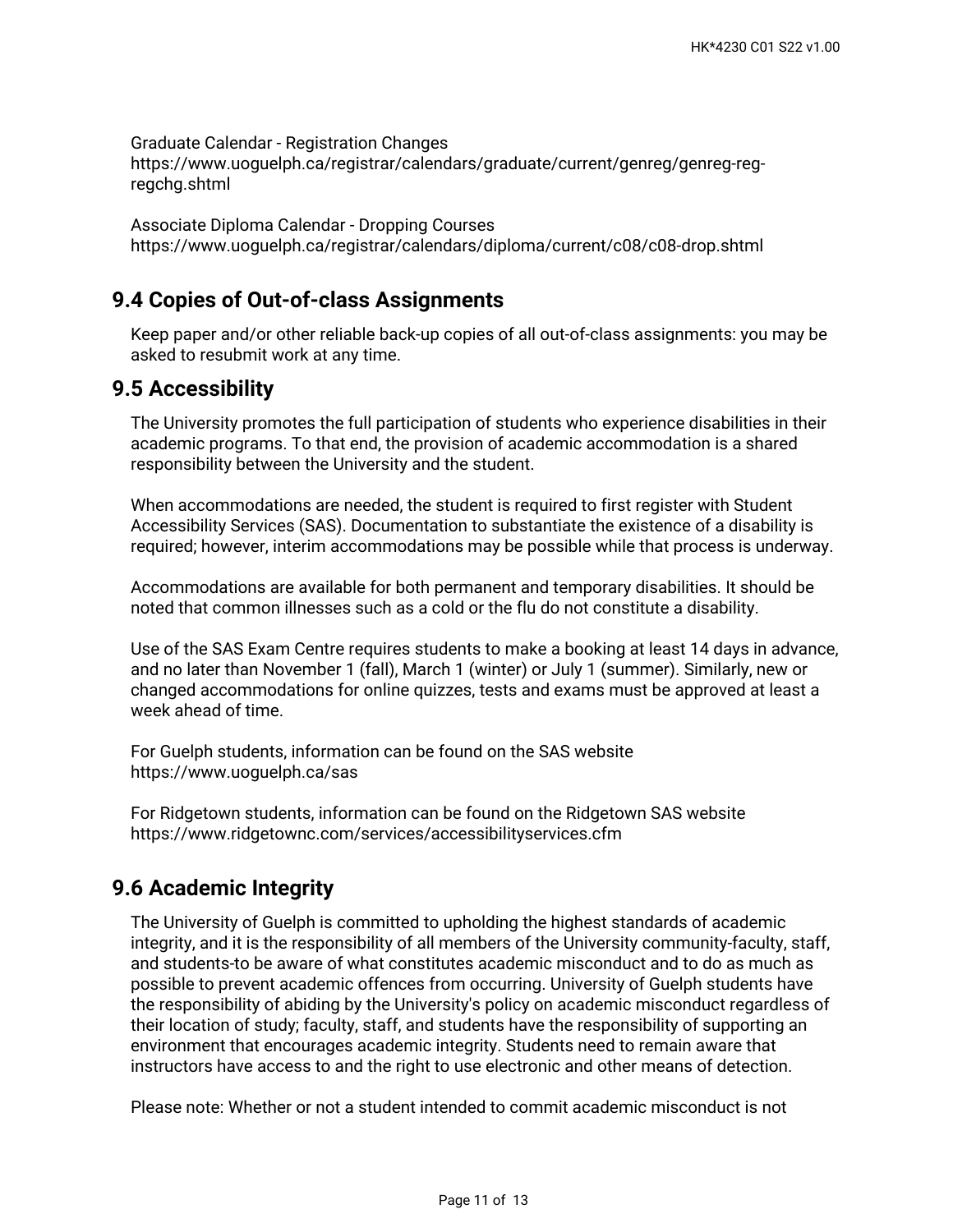relevant for a finding of guilt. Hurried or careless submission of assignments does not excuse students from responsibility for verifying the academic integrity of their work before submitting it. Students who are in any doubt as to whether an action on their part could be construed as an academic offence should consult with a faculty member or faculty advisor.

Undergraduate Calendar - Academic Misconduct https://www.uoguelph.ca/registrar/calendars/undergraduate/current/c08/c08 amisconduct.shtml

Graduate Calendar - Academic Misconduct https://www.uoguelph.ca/registrar/calendars/graduate/current/genreg/index.shtml

# **9.7 Recording of Materials**

Presentations that are made in relation to course work - including lectures - cannot be recorded or copied without the permission of the presenter, whether the instructor, a student, or guest lecturer. Material recorded with permission is restricted to use for that course unless further permission is granted.

### **9.8 Resources**

The Academic Calendars are the source of information about the University of Guelph's procedures, policies, and regulations that apply to undergraduate, graduate, and diploma programs.

Academic Calendars https://www.uoguelph.ca/academics/calendars

# **9.9 Disclaimer**

Please note that the ongoing COVID-19 pandemic may necessitate a revision of the format of course offerings, changes in classroom protocols, and academic schedules. Any such changes will be announced via CourseLink and/or class email.

This includes on-campus scheduling during the semester, mid-terms and final examination schedules. All University-wide decisions will be posted on the COVID-19 website (https://news.uoguelph.ca/2019-novel-coronavirus-information/) and circulated by email.

# **9.10 Illness**

Medical notes will not normally be required for singular instances of academic consideration, although students may be required to provide supporting documentation for multiple missed assessments or when involving a large part of a course (e.g.. final exam or major assignment).

# **9.11 Covid-19 Safety Protocols**

For information on current safety protocols, follow these links: